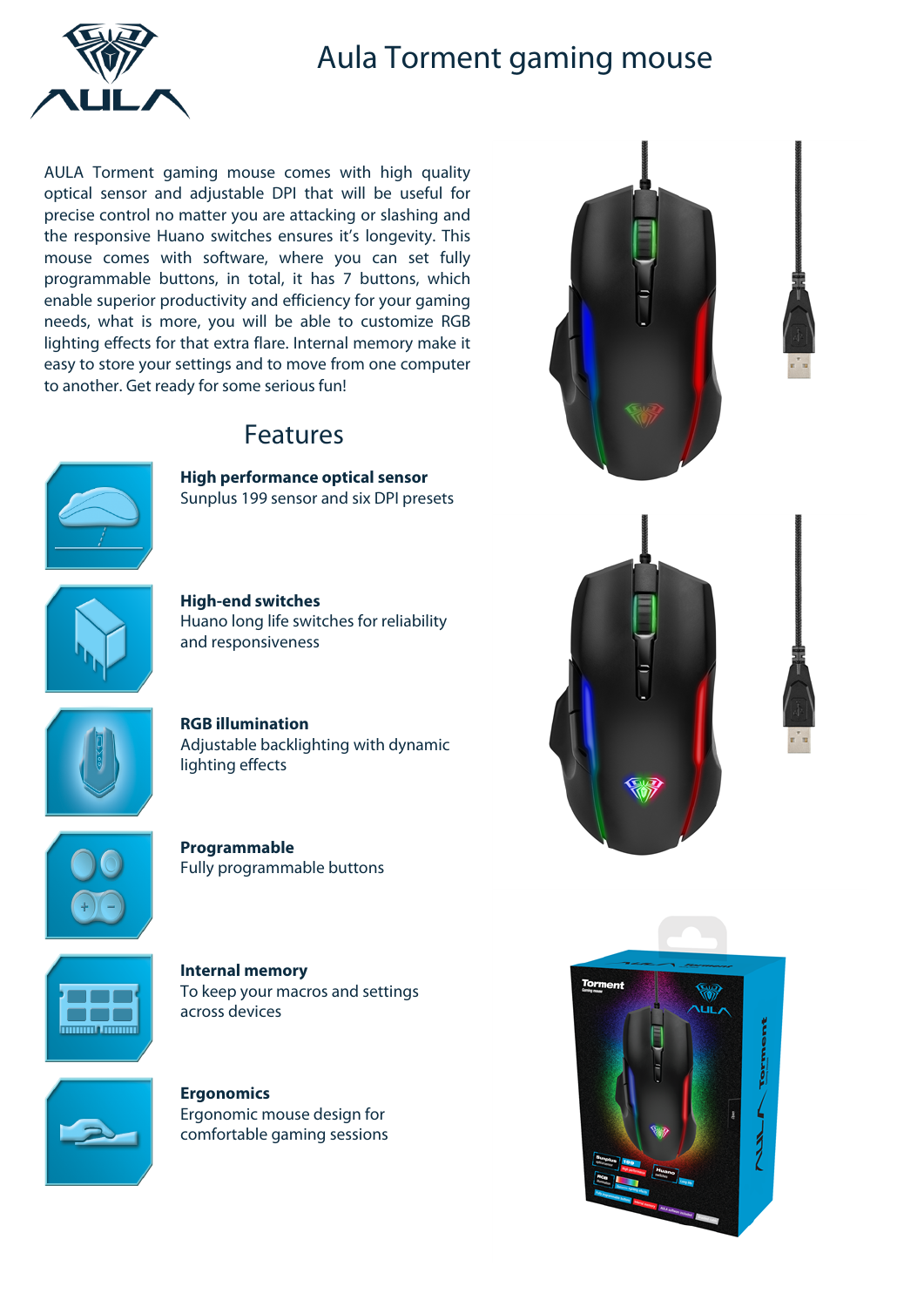

Gross weight 0.2692 kg Gross depth master carton Tare weight master carton Net weight master carton 525 mm 0.8 kg <sup>79</sup>

## Aula Torment gaming mouse

| <b>Technical Specifications</b>  |                                                                                                                                                                                                                                                                                                                                                                                        |  |  |
|----------------------------------|----------------------------------------------------------------------------------------------------------------------------------------------------------------------------------------------------------------------------------------------------------------------------------------------------------------------------------------------------------------------------------------|--|--|
| <b>Embeeded battery</b>          | <b>No</b>                                                                                                                                                                                                                                                                                                                                                                              |  |  |
| WEEE tax                         | Yes                                                                                                                                                                                                                                                                                                                                                                                    |  |  |
| <b>WEE</b> classification        | CL109:6:2017-04-01                                                                                                                                                                                                                                                                                                                                                                     |  |  |
| Producer product name            | Torment                                                                                                                                                                                                                                                                                                                                                                                |  |  |
| Handedness                       | <b>Right handed</b>                                                                                                                                                                                                                                                                                                                                                                    |  |  |
| Connector type                   | <b>USB 2.0</b>                                                                                                                                                                                                                                                                                                                                                                         |  |  |
| <b>Other features</b>            | High performance optical sensor and six DPI presets for precision and flexibility, Huano long life switches for<br>reliability and responsiveness, RGB illumination, Adjustable backlighting with dynamic lighting effects, Fully<br>programmable buttons, Internal memory, Ergonomic mouse design for comfortable gaming sessions, Braided<br>cable, Dedicated AULA software included |  |  |
| Height (max)                     | 41 mm                                                                                                                                                                                                                                                                                                                                                                                  |  |  |
| Switch type                      | Huano                                                                                                                                                                                                                                                                                                                                                                                  |  |  |
| Type                             | Wired                                                                                                                                                                                                                                                                                                                                                                                  |  |  |
| Polling rate                     | 125 Hz                                                                                                                                                                                                                                                                                                                                                                                 |  |  |
| Cable length                     | 1.6 <sub>m</sub>                                                                                                                                                                                                                                                                                                                                                                       |  |  |
| <b>Illumination</b>              | RGB, adjustable effects and intensity                                                                                                                                                                                                                                                                                                                                                  |  |  |
| Colour                           | <b>Black</b>                                                                                                                                                                                                                                                                                                                                                                           |  |  |
| <b>Material</b>                  | Plastic                                                                                                                                                                                                                                                                                                                                                                                |  |  |
| Weight                           | 99 g                                                                                                                                                                                                                                                                                                                                                                                   |  |  |
| Length                           | 127 mm                                                                                                                                                                                                                                                                                                                                                                                 |  |  |
| Width                            | 75 mm                                                                                                                                                                                                                                                                                                                                                                                  |  |  |
| <b>Sensors</b>                   | Sunplus 199                                                                                                                                                                                                                                                                                                                                                                            |  |  |
| <b>DPI</b>                       | 800/1600/2400/3200/4800/6400, adjustable                                                                                                                                                                                                                                                                                                                                               |  |  |
| Speed                            | 812.8 mm/sec                                                                                                                                                                                                                                                                                                                                                                           |  |  |
| Acceleration (G)                 | 12 g.                                                                                                                                                                                                                                                                                                                                                                                  |  |  |
| <b>Buttons</b>                   | $\overline{7}$                                                                                                                                                                                                                                                                                                                                                                         |  |  |
| <b>Buttons durability</b>        | 10 million clicks                                                                                                                                                                                                                                                                                                                                                                      |  |  |
| Net weight                       | 0.201 kg                                                                                                                                                                                                                                                                                                                                                                               |  |  |
| Tare weight (kg)                 | 0.0682 kg                                                                                                                                                                                                                                                                                                                                                                              |  |  |
| <b>Gross width master carton</b> | 295 mm                                                                                                                                                                                                                                                                                                                                                                                 |  |  |
| Gross height master carton       | 405 mm                                                                                                                                                                                                                                                                                                                                                                                 |  |  |
| Gross depth (mm)                 | 137 mm                                                                                                                                                                                                                                                                                                                                                                                 |  |  |
| Gross width (mm)                 | 50 mm                                                                                                                                                                                                                                                                                                                                                                                  |  |  |
| Gross height (mm)                | 190 mm                                                                                                                                                                                                                                                                                                                                                                                 |  |  |
| Volume (m3)                      | $0.0013015 \text{ m}^3$                                                                                                                                                                                                                                                                                                                                                                |  |  |
| <b>Tare other</b>                | 28.4 g                                                                                                                                                                                                                                                                                                                                                                                 |  |  |
| Paper/Pasteboard                 | 39 g                                                                                                                                                                                                                                                                                                                                                                                   |  |  |
| <b>PET</b>                       | 0.8 <sub>g</sub>                                                                                                                                                                                                                                                                                                                                                                       |  |  |
| Packing quantity                 | 40 pc(s)                                                                                                                                                                                                                                                                                                                                                                               |  |  |